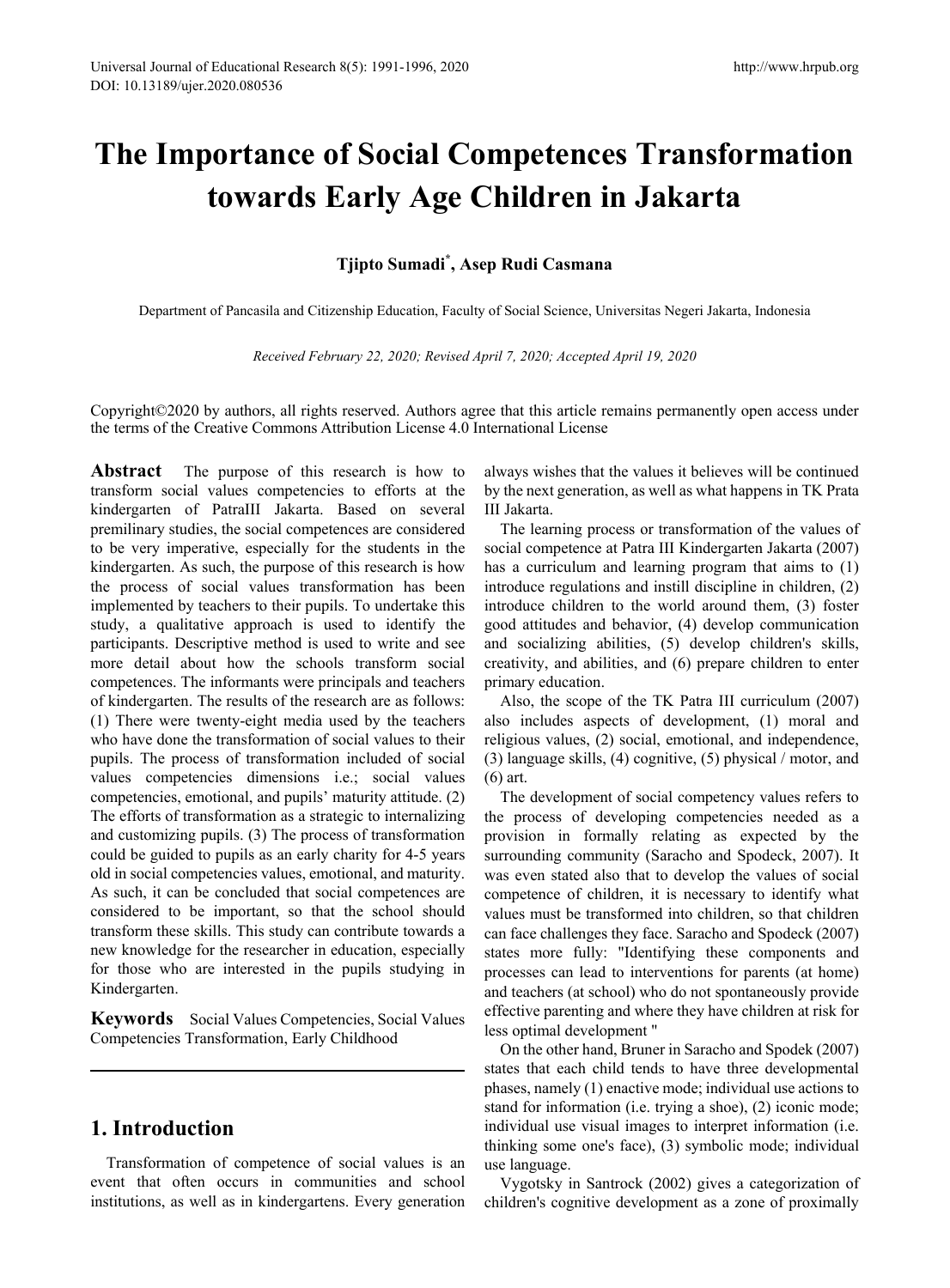development or ZPD. Vygotsky explained that early children tend to have difficulty coping with problems faced by themselves. However, if the child gets a little help or guidance from the adults around him or the teacher at school, then the child will be better able to overcome the problems they face. Vygotsky strongly believes in the importance of social influences in the developmental period of cognition and the role of the learning process or the transformation of values in the child's development.

According to Hurlock (2007), children aged 4-6 years have been able to express rejection in the form of physical reactions and verbal forms. At this time, children begin to use lies to defend themselves, complain, pretend not to hear, and the like. This tendency is a form of negativism as a result of certain social situations. On the other hand, children can also begin to work together. The more children get along with other children, the faster the children can work together. In the process of working together, the child will give or convey the values obtained from his home, and vice versa, the child will simultaneously receive the values that exist in the family of his playmates. In this interaction, there will be an exchange of values between them. If the process of exchanging values is relatively the same, there will be harmony between them. Conversely, if during the process of working together between them, there are striking differences in values, then it can be possible that there will be a mismatch, even the possibility of a fight can occur.

Research examining children's competencies among others was conducted by Heejeong Sophia Han and Kristen Mary Kemple (2004), who stated that the decision to encourage the development of children's competencies must be based on the knowledge and main competencies developed. An effective strategy is needed to encourage the emergence of all competencies possessed by children. This research is a development of component models of social competencies that have been carried out previously, which illustrate that the same strategies may not be used to transform the competencies of social values based on different cultures.

The results of research by Vlasta Gmitrova and Juraj Gmitrov (2003) stated that children between 3 - 6 years old showed children's affection and cognition according to the taxonomy put forward by Bloom and Krathwohl. This study also revealed a significant increase in the manifestations of children's cognition during the process of playing in groups. This research also proves that there is a significant relationship between children's social competence and their cognitive level, the higher the age of the child, the higher the social competence.

Research conducted by Burton L. White (1979) states that students' assignments in schools regarding social competence are categorized into two types, namely social tasks and nonsocial tasks. Tasks that have social competency values are:

"To please, to cooperate, to gain approval, to procure a

service, to gain attention or to achieve social contact, to maintain social contact, to avoid unpleasant circumstances, to reject overtures and peer contact, to avoid attention, to annoy, to dominate, to compete, to resist domination, to enjoy pets, to provide information, to converse, and to produce of verbalizations ".

Meanwhile, tasks that show individual skills or competencies but not as social competencies are:

"To eat, to relieve, to dress oneself, to ease discomfort, to restore order, to choose, to procure an object, to construct a product, to engage in large-muscle activity, to avoid behavior, to pass time, to find something, to prepare for an activity, to explore, to pretend - to rule play, to improve a developing motor - intellectual or verbal skills, to gain information (visual), to gain information (auditory and visual), to gain pleasure, to imitate, and to operate a mechanism ".

This study aims to describe the process of transformation of the values of social competence of students aged 4 to 5 years in Patra III Kindergarten Jati Pulogadung, East Jakarta. While specifically this study also aims to find a comprehensive and in-depth overview of the process of transforming social competency values carried out by teachers to students, knowing the overall and in-depth picture of teachers' understanding of the transformation of social competency values to students in kindergarten Patra III Jati Pulogadung Jakarta.

# **2. Research Method**

This research uses descriptive method with ethnographic approach. Through this research method, direct and in-depth observations are conducted at the location of the research site, as well as taking serious notes.

The data obtained in this study relates to (1) the dimensions of social competency values that are transformed by principals and teachers to students, (2) reasons principals and / or teachers transform social competency values to students, and (3) ways of transforming social competency values carried out by principals and teachers to students.

Data collection procedures are carried out through three stages, namely; (1) descriptive observation; conduct a comprehensive orientation or exploration of the location under study, (2) focused observation or exploration; efforts to dig up information on the focus under study, and (3) selected observations; characteristic grouping of research results.

The analysis conducted in this study refers to the naturalistic research model proposed by Spradley, namely by conducting data analysis together with when the research takes place in the field. Data analysis and data collection were carried out simultaneously with four stages, namely (1) domain analysis, (2) taxonomic analysis, (3)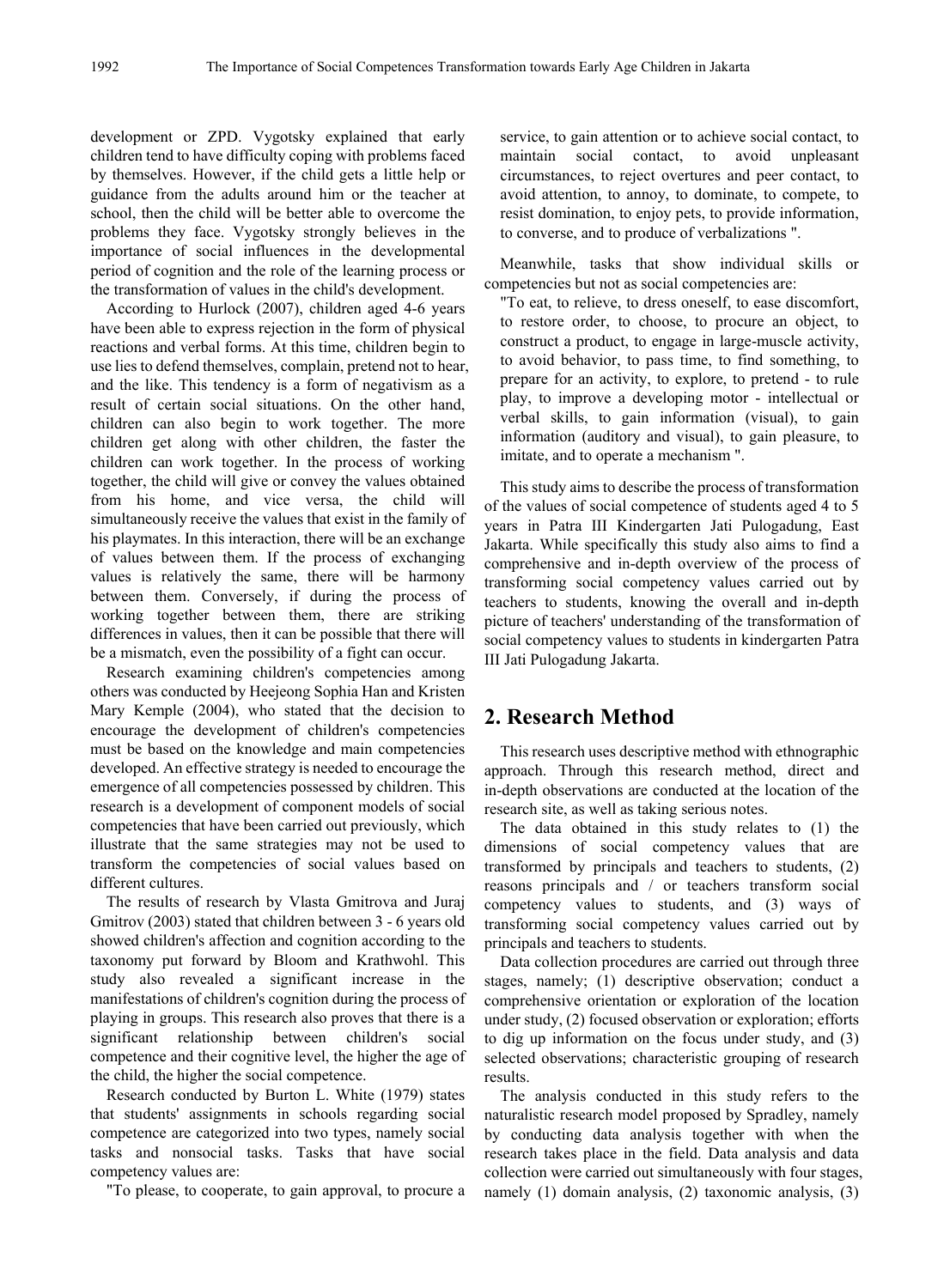componential analysis, and (4) theme analysis.

#### **3. Results**

The results showed that there were 28 social competency values, 9 emotional competency values, and 5 independence competency values transformed in Patra III Kindergarten Jakarta. All of these values fall into three dimensional categories. These three dimensions of competency values are empirically conducted by principals and teachers to students through the process of playing and learning. The first dimension is the values of social competence based on ethics, norms, and adaptation or adaptation of children to the values that develop in society. The values of social competence consist of 28 types, namely, praying before and after carrying out activities, imitating the implementation of worship activities in a simple, do not disturb those who are doing religious activities, ask for help well, say hello, always be friendly, thankful if get something, implement orderly in school, follow the rules of the game, want to budge, listen to parents or friends talk, speak politely in speaking, not be irritable or shouting, easy to get along or friends, can or like to help friends, help each other friends, showing pride in their own work, using other people's belongings carefully, lending their property with pleasure, cleaning themselves with a little help, taking care of themselves with a little help, returning to its place after use, taking out the trash in its place, helping clean up the environment, patiently waiting for gil iran, stop playing on time, willing to accept assignments, recognize and avoid dangerous objects, know one's own belongings and those of others.

The second dimension is values that are emotionally related. These emotional-based values consist of nine types, namely, singing simple religious songs, mentioning places of worship, mentioning religious holidays, mentioning times of worship, mentioning God's creations, willing to divide their possessions, willing to separate with mother without crying, persuaded, and not whiny.

The third dimension is the values related to independence. These values based on independence consist of four types, namely being able to do their own tasks, doing their tasks to completion, getting to know and avoiding dangerous drugs, and carrying out assignments given by the teacher.

The main reason for TK Patra III Jakarta to transform the values of social competence to children is to develop moral potential, social-emotional skills, cognitive development, and language skills, both Indonesian and English. Besides that, it also develops and creates creative and independent children. The transformation of the values of social competence developed by TK Patra III Jakarta is based on the theory that the child is a person who is very good at imitating but not a good listener. Thus the principal and / or teacher believes that through efforts to transform the values

of social competence to students, it is a strategic program to develop the potential possessed by students.

The method used by school principals and teachers in transforming social competency values consisting of three dimensions (social competence, emotional competence, and independence competency) is to carry out a process of transformation together. Examples of the way teachers make polite language transformation in speaking.



Figure 1. The teacher invites children to get used to speaking politely

Based on the figure 1, it can be seen how the teacher communicate to the students using the polite language. This polite speaking can transform the character because students can follow them. The values of social competence are transformed to children in this dimension so that children express their ideas politely. Speaking politely does not mean ignoring the substance of the ideas conveyed. The transformation process of talking to others is exemplified in Figure 1 above. Emotionally body language can also be used to support politeness when speaking.

#### **4. Discussions**

Empirically the transformation of the values of social competence from school principals and / or teachers to students in TK Patra III Jakarta has been carried out in three dimensions categories, namely dimensions of social competency values, dimensions of emotional competency values, and dimensions of values independence competency. These three transformed competencies refer to standards of learning in kindergartens so that children have experience playing, learning, and socializing while at school.

Standards of learning competence in kindergartens include, (1) having confidence, being aware of and exercising rights and obligations, respecting each other and giving a sense of security, in accordance with their religion, based on the religion of their parents, (2) using language to understand , develop and communicate ideas and information, and to interact with others, (3) choose, integrate, and apply concepts and techniques, patterns, structures, and relationships, (4) choose, seek, and apply technology and information needed from various sources, (5) understanding and valuing the physical world, living things, and technology and using knowledge, skills and values to make the right decisions, (6) participate, interact,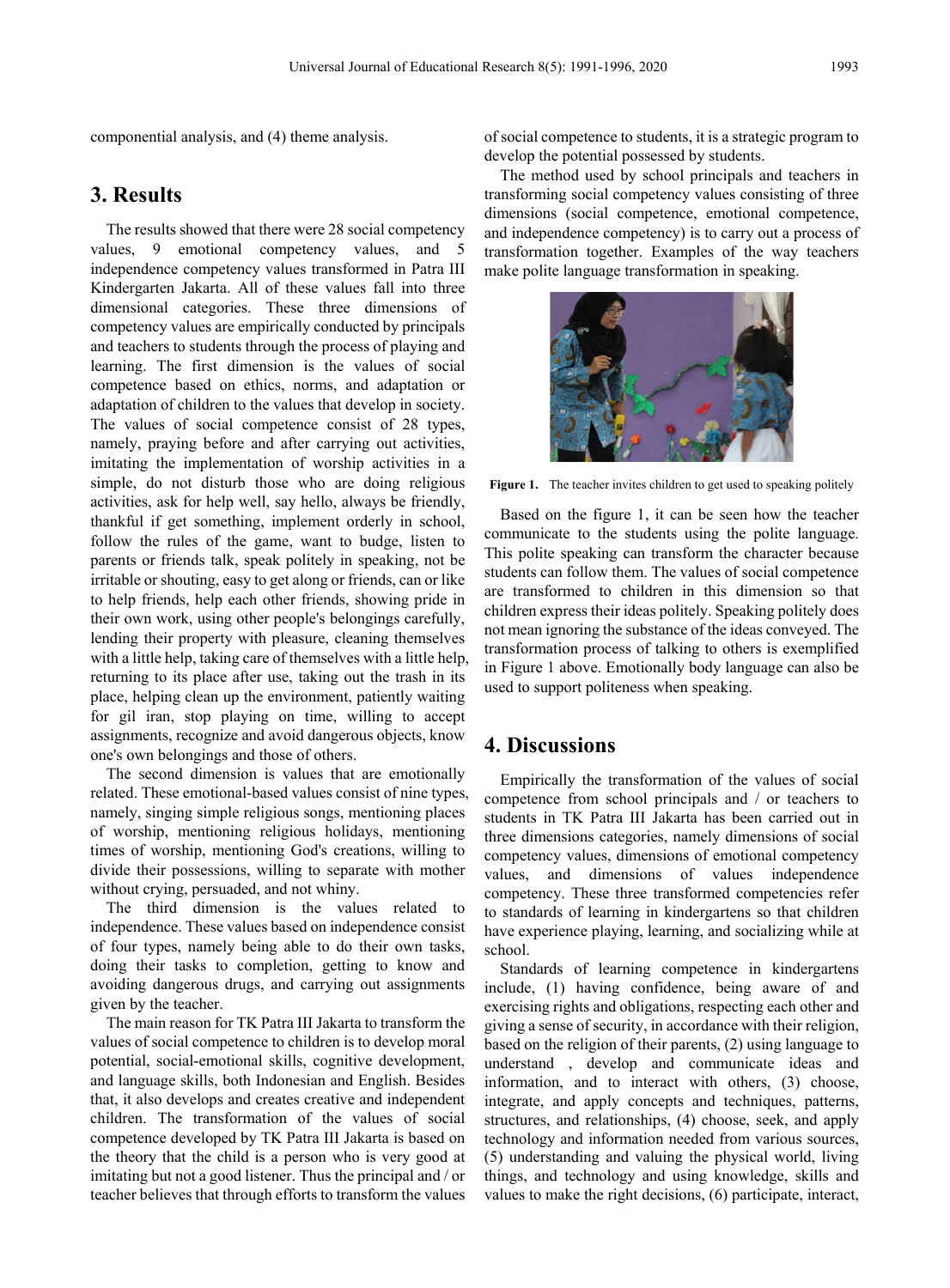and play an active role in society and culture global based on understanding cultural, geographical and historical contexts, (7) creating and appreciating artistic, cultural and intellectual works and m apply noble values to increase personal maturity towards civilized society, (8) think logically, critically, and laterally by calculating the potential and opportunities to deal with various possibilities, and (9) show motivation in learning, confident, working independently and working same with other people.

Based on these competency standards, grades, content, messages transformed in Patra III Kindergarten are the achievement of optimal children's development tasks according to the standard. These aspects of development are achieved through the transformation of aspects of the values of social competence, emotional competence, and independence competence, which are enriched with values based on moral, religious, linguistic, cognitive, cognitive, physical / motoric, and artistic. Through the transformation of the values of competence, stimulation, stimulation, guidance, and habituation, children can improve the development of their behavior and attitudes, so that this becomes the basis in shaping the child's personality in accordance with the values in society.

The values of social competence based on religion in Patra III Kindergarten are praying before and after carrying out activities, imitating the implementation of worship activities in a simple manner, and not disturbing those who are conducting worship activities. All of these value bases were well transformed by Patra III Kindergarten teachers.

The values of social competence that are transformed based on manners include, asking for help well, saying hello, always being friendly, grateful if you get something, the implementation needs to be improved. Remembering when students do the values of this manners, often teachers do not give praise to students. Basically praise from the teacher is a motivation for children to be willing to carry out these values to become a habit.

The values of social competence are transformed based on implementing order and following the rules of the game implemented according to the provisions. In this section, children are asked to follow order in school. Teachers should give examples by doing not just giving verbal messages to students.



**Figure 2.** The child expressing anger

Based on the figure 2, it can be seen that anger is considered to be the verbal expression. This expression can show how the transformation of social competence among the students.

The values of social competence are transformed based on being willing to budge, listening to parents or friends' talk, speaking politely in speaking, not being irritable or shouting, easy to get along with or friends, can or like to help friends, and helping each other friends are values delivered by the teacher to the child. In fact, there are still children who are screaming and angry.

The values of social competence are transformed on the basis of showing pride in the results of one's own work, using other people's belongings carefully and lending their property are happily found at TK Patra III. All students tend to dare to show proudly their work, use school items carefully, and tend to lend their property.



**Figure 3.** Students show the results of their work

Figure 3 revealed the cooperation between students, and it can improve the social competences because they work together.

Transformed social competency values are based on cleaning oneself with a little help and taking care of themselves with a little help occur in Patra III. When children go to the toilet to defecate, simultaneously several children follow it. This phenomenon shows that the values of social competence can become habits in life.

The values of social competence are transformed based on returning goods to their place after use, throwing trash in their place, and helping to clean the environment have been done by the teacher to students. Children always throw garbage in its place, return orderly items that have been used, and always keep the environment clean.

The values of social competence are transformed on the basis of patiently waiting for their turn, stopping to play on time, willing to accept the task already carried out. In this section, children are accustomed to follow the existing provisions. Through this habituation, children are expected to become good members of the community.

The values of social competence that are transformed based on knowing and avoiding dangerous objects, knowing one's own belongings, and those of others are carried out by the teacher, but not explicitly. Explanation to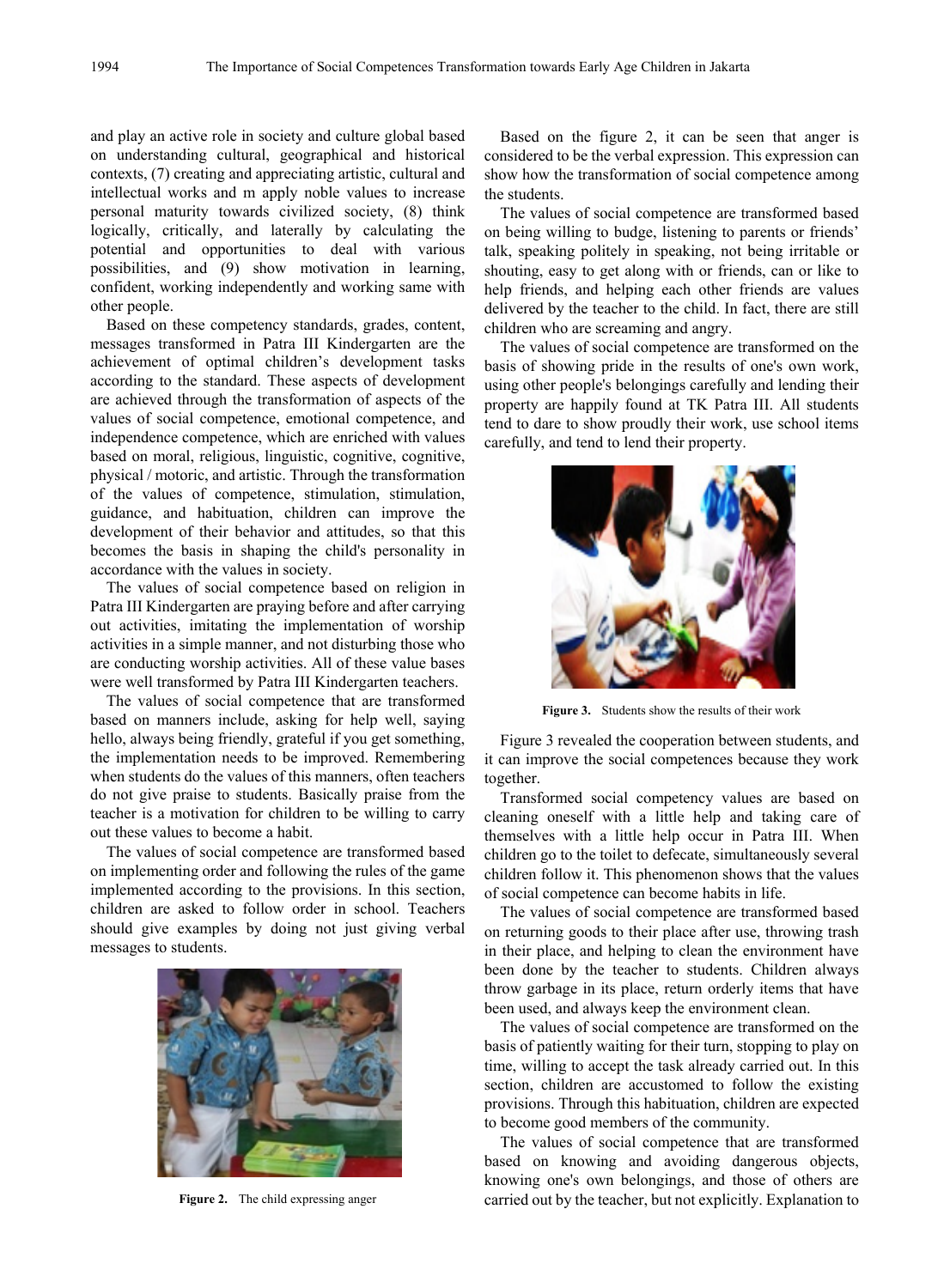students only about not being allowed to take medicine without parental supervision. The contents, messages and transformation values in this section are drugs that are not taken as prescribed can be dangerous.

The emotional competence values that are transformed based on singing simple religious songs, mentioning places of worship, mentioning religious holidays, mentioning times of worship, and mentioning God's creations, have been transformed by the teacher. All students are encouraged to get used to carrying out religious commands in accordance with the beliefs held by their parents.



**Figure 4.** Habitual worship according to the religion that is believed

In the figure 4, it is revealed that the religious activities can transform the social values. They enjoy to help one another during worship.

The values of competencies that are transformed based on willingness to share their possessions have been conveyed by the teacher. Children are accustomed to valuing food brought by themselves and their friends. Transforming emotional competency values is intended so that children can make the habit of giving to others with pleasure.

The values of emotional competence that are transformed to children based on wanting to separate from the mother without crying, can be persuaded, and not whiny, have been carried out by the teacher. In carrying out the planting of emotional competency values, the teacher is assisted by the pre-school to welcome children who are escorted by their parents. The meeting between parents and kindergarten organizers is important, because this is meaningful as the delivery of guidance and development of children's potential to schools (TK).

The values of independence competence are transformed based on children who are able to do their own tasks, do the assignments to completion, and are willing to carry out the tasks given by the teacher. The transformation of the values of independence of competence conveyed by the teacher aims to build the child's awareness that each child receives a task that must be carried out with full responsibility. Children can not live alone forever, children certainly need the help of others, both peers, and people who are more mature. Because children cannot live alone, children need to be accustomed to being willing to accept assignments according to their responsibilities.

The implementation of early childhood education can never be carried out with just one approach. Therefore, to implement the findings of this dissertation, a comprehensive transdisciplinary approach is needed. The development of social competency values in children aged 4-6 years, in the context of the values of social competence, emotional, and independence is the next potential development of the first 1000 days of life (HKP) of children. In order for children to grow and develop in accordance with the values of wisdom around them, a holistic and transdisciplinary approach is needed by (1) creating a program to build collective awareness between parents and schools (TK) about the importance of nutrition for children's growth, especially at 1000 HKP, (2 ) creating a habituation program for children to implement the values of social competence, emotional, and independence through daily activities, and (3) organizing joint activities between PAUD experts in universities, schools (kindergarten), and parents.

#### **5. Conclusions**

Based on research findings at TKPatra III Jakarta, there are three dimensions of social competency values, namely; the values of social competence that are the focus of research, and the two dimensions of the research subfocus namely; dimensions of emotional competency values and dimensions of independence competency values. The three competency values are closely related to each other. In full, the conclusions of this study are;

1. There are 28 (twenty-eight) values of social competence that are the focus of research. The values of social competence are transformed by the teacher to students through habituation. The focused values are; pray, imitate worship, do not interfere with worship activities, ask for help, say hello, be friendly, give thanks, carry out discipline, follow the rules, be willing to budge, listen to parents, speak politely, not be irritable, easy to be friends, helpful, help each other, take pride in one's own work, be careful, lend with pleasure, clean yourself, take care of yourself, return goods in their place, throw trash in their place, help clean the environment, be patient, be on time, be willing to accept assignments, avoid dangerous objects, and distinguish ownership of goods. There are also 9 (nine) dimensions of emotional competency values consisting of; sing songs, times of worship, places of worship, and religious holidays, mention the creation of God, willing to share, willing to separate, willing to be persuaded, and not whiny. The next dimensions of competency values are 4 (four) values of independence competence consisting of; can do their own tasks, work on assignments to completion, avoid dangerous drugs, and are willing to carry out tasks from the teacher.